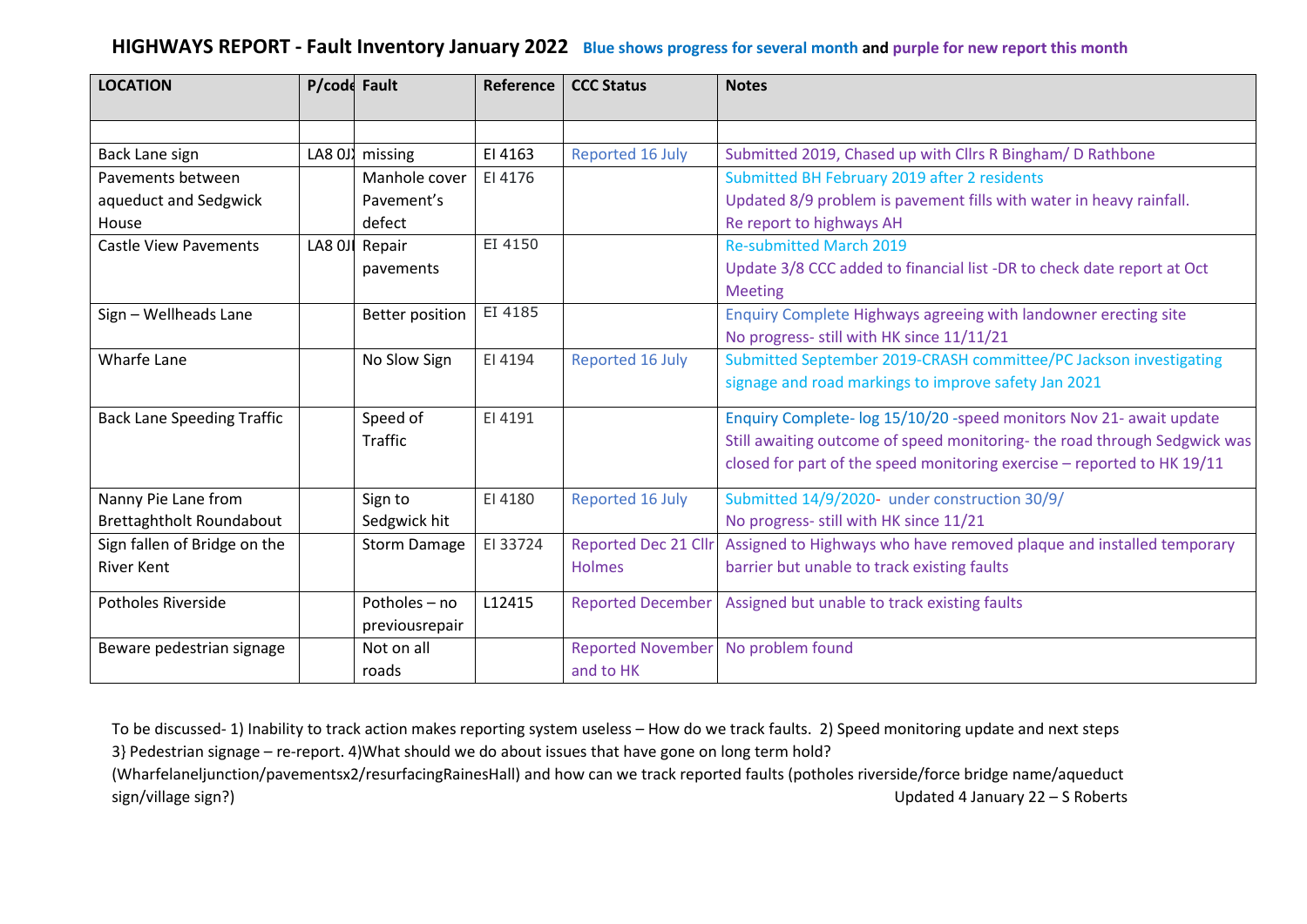## **SEDGWICK PARISH COUNCIL CANAL REPORT**

## **Canal Inspection January 10th 2022**

There are no safety issues to report. It is very wintry but the birdlife is still active including a gorgeous male bullfinch.

**Vegetation:** The trees that were blown over during Storm Arwen have been removed and our contractor is happy that other trees are ok. The wind was from an unusual direction, and we were lucky to have only lost a few- local damage exceeds the storm in the early 2000s. Other trees are obviously dormant. I have been reading more about the progression of Ash Die Back and it seems inevitable that the remaining 100+ ash trees in our section will succumb and need removing - probably in the next 10-36 months. Councils are now removing trees only 50% effected to reduce liability. This will mean we need to fund the cost of £7-10,000 fairly soon. We have budgeted £2,000 for all maintenance over the next two years so will need the contingency fund to enable us to respond when they need felling. Next inspection Sept 2022. We also need to factor in the threat to the stand of Elm trees on Back Lane. The WI were successful in their bid for 100 saplings from the Woodland Trust and they will arrive in March - JP has agreed to plant them as soon as they arrive and will provide a quote.

Bulbs are just beginning to show.

**Benches:** The two older benches and the Stoker Seat are safe.

**Paths:** The towpath and footpaths are muddy because of the recent poor weather. The warning signs for the steep path are clearly visible. JP is providing a quote to scrape mud/leaf mould off and re- top dress in the muddiest sections between the easy path-Stoker Seat.

**Boundaries, Walls and Fences**: all look sound – even where the tree fell.

**Usage:** The path has been busy over the holiday period. The dog poo fairies continue to clean up. There were two bits of litter. No cycling signs are all OK.

**LCRP:** The aqueduct path is in increasingly poor condition and needs reporting again and the posts of the broken information board need removing – can we please remove our dog fouling sign before it is removed. It is a shame that Angela Parkinson-Green has not fulfilled expectations and visited as the aqueduct is deteriorating – the steps are very slippery. I am surprised that CRT are not more concerned about the deterioration of the structure and paths. No decision yet on the planning application – Historic England have said they do not need to be consulted.